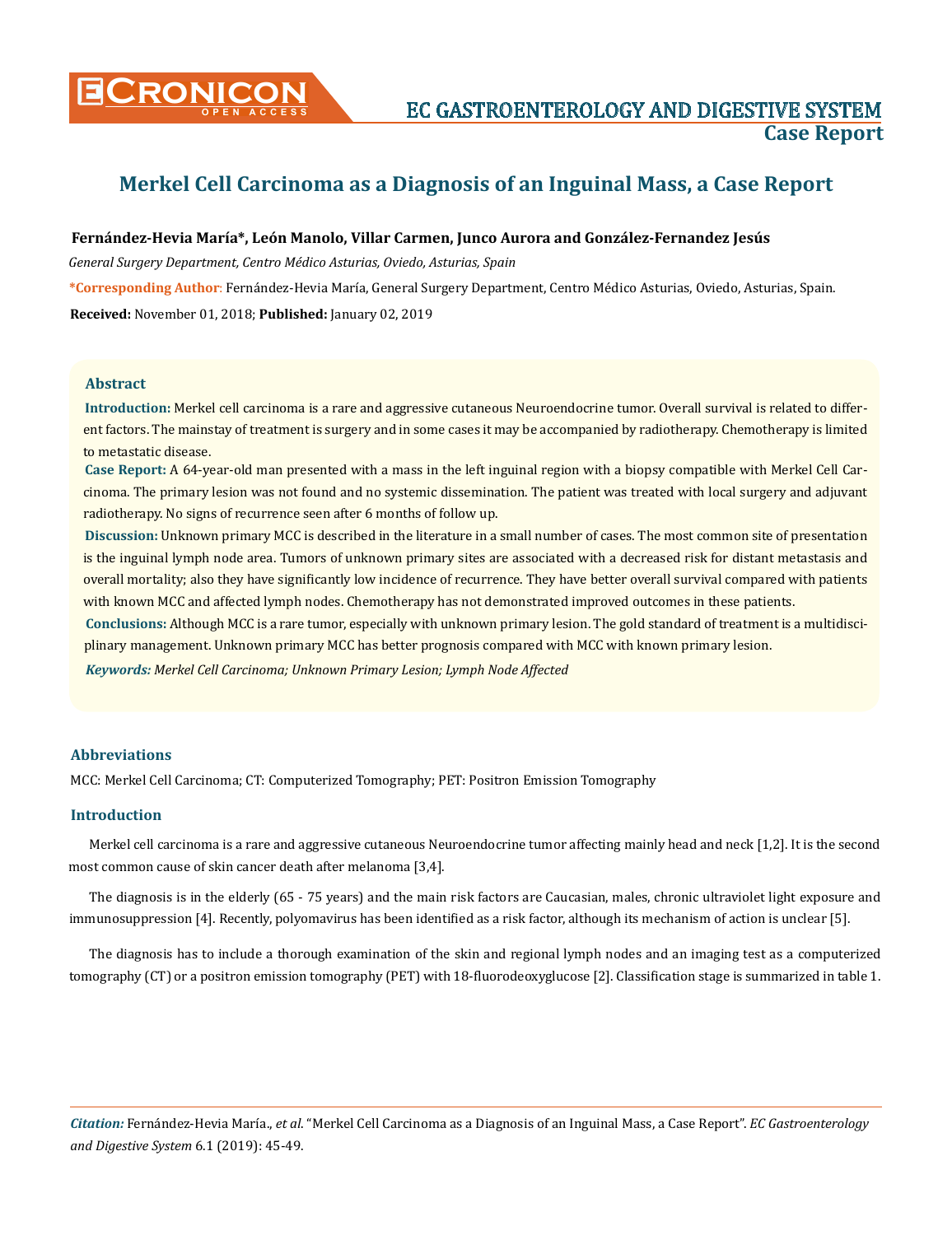| <b>Stage</b> |                                            | Number of cases        | 5-year survival |
|--------------|--------------------------------------------|------------------------|-----------------|
| Stage I      | Primary tumor size, $\leq 2$ cm            | Local disease 60 - 70% | $60 - 80\%$     |
| Stage II     | Primary tumor size, > 2 cm                 |                        |                 |
| Stage III    | Nodal disease                              | 30%                    | 50%             |
| Stage IV     | Metastases beyond the regional lymph basin | $5 - 10\%$             | 20%             |
| Overall      |                                            |                        | 40%             |

*Table 1: Merkel cell carcinoma staging, number of cases and 5-year survival.*

Overall survival is related to different factors, the unfavorable ones are age > 70, male sex, trunk site, head and neck site (especially lip), size of primary > 2 cm, initial nodal disease presentation (especially if > 2 involved nodes), initial distant disease presentation and some points of the histology (small-cell size, high mitotic rate, depth of invasion) lymphovascular invasion, infiltrative rather than a nodular growth pattern [1,2,6].

The mainstay of treatment is surgery and in some cases it may be accompanied by radiotherapy. The main indications for adjuvant radiotherapy are primary tumor > 2 cm, positive resection margin or margins in risk, lymphovascular invasion, extracapsular extension of tumor and documented regional lymph node involvement. Chemotherapy is indicated in metastatic disease there is no clear evidence about its role to prevent recurrence [2,7].

#### **Case Report**

A 64-year-old man was referred to our center in Spain, for a mass in the left inguinal region of two months duration. An ultrasound has been done, identifying a 4 x 4 cm solid hypoechogenic mass and another lesion of 12 x 10 mm, that were suspicious of pathologic lymph nodes. No other lesion found in the physical exploration and the first probable diagnosis was a lymphoma, so a biopsy of the bigger mass was made by tru-cut. The biopsy was compatible with Neuroendocrine carcinoma with extended tumoral necrosis and the immunohistochemistry (positive for CKAE1-AE3, neuron-specific enolase, chromogranin, synaptophysin, CK-20 and negative for CD3, CD20, S100, CK7, TTF-1, CDX-2 Gata3, PSA and SOX10) compatible with Merkel Cell Carcinoma (MCC).

The patient was explored exhaustively and no dermal lesions were identified. To complete the study a PET-CT was performed, identifying only the two lesions found previously in the ultrasound, no other findings. The lesions are shown in figure 1 and 2.

The patient had a lymph node metastasis of MCC located in the inguinal region without primary lesion, so it was a stage IIIa (8th Edition American Joint Committee on Cancer Merkel cell staging system) [1]. It was commented in the committee and the resection of the lesion and adjuvant radiotherapy was decided. The surgical technique was a left inguinal lymphadenectomy. The two known lesions were found and the rest of the lymph nodes were negative (2/12 lymph nodes). After that, the patient received radiotherapy (66Gy). No other treatments. No signs of recurrence 6 months after the surgery.

46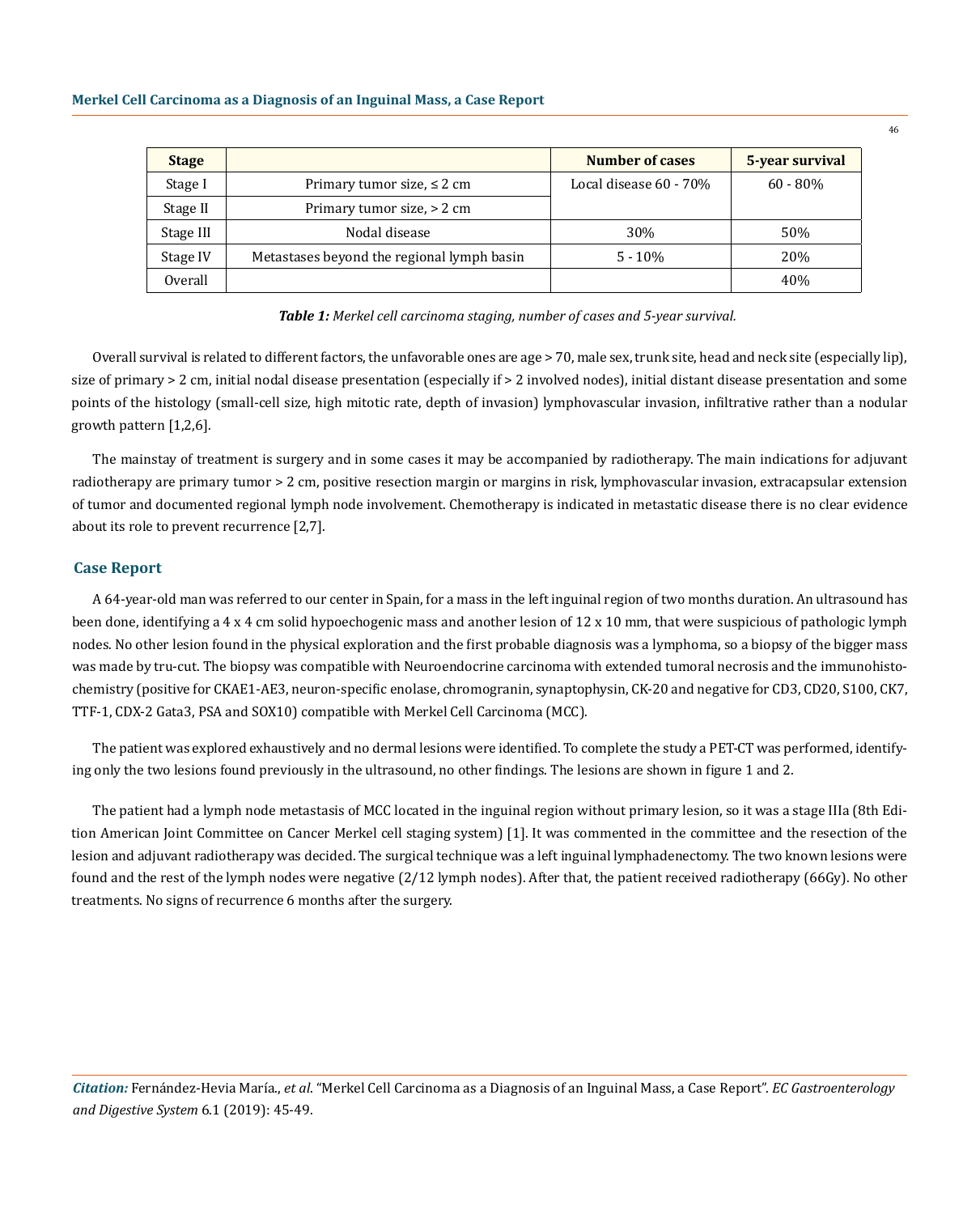

*Figure 1: Sagittal PET image. Arrow indicates the inguinal mass.*



*Figure 2: Axial PET image. Arrows indicate the affected area, the two suspicious nodules (bigger one has a SUV max of 8.1 and the other one has a SUV of 4.2). The uptake at the rectum is normal due to the digestive elimination of the marker.*

*Citation:* Fernández-Hevia María., *et al*. "Merkel Cell Carcinoma as a Diagnosis of an Inguinal Mass, a Case Report". *EC Gastroenterology and Digestive System* 6.1 (2019): 45-49.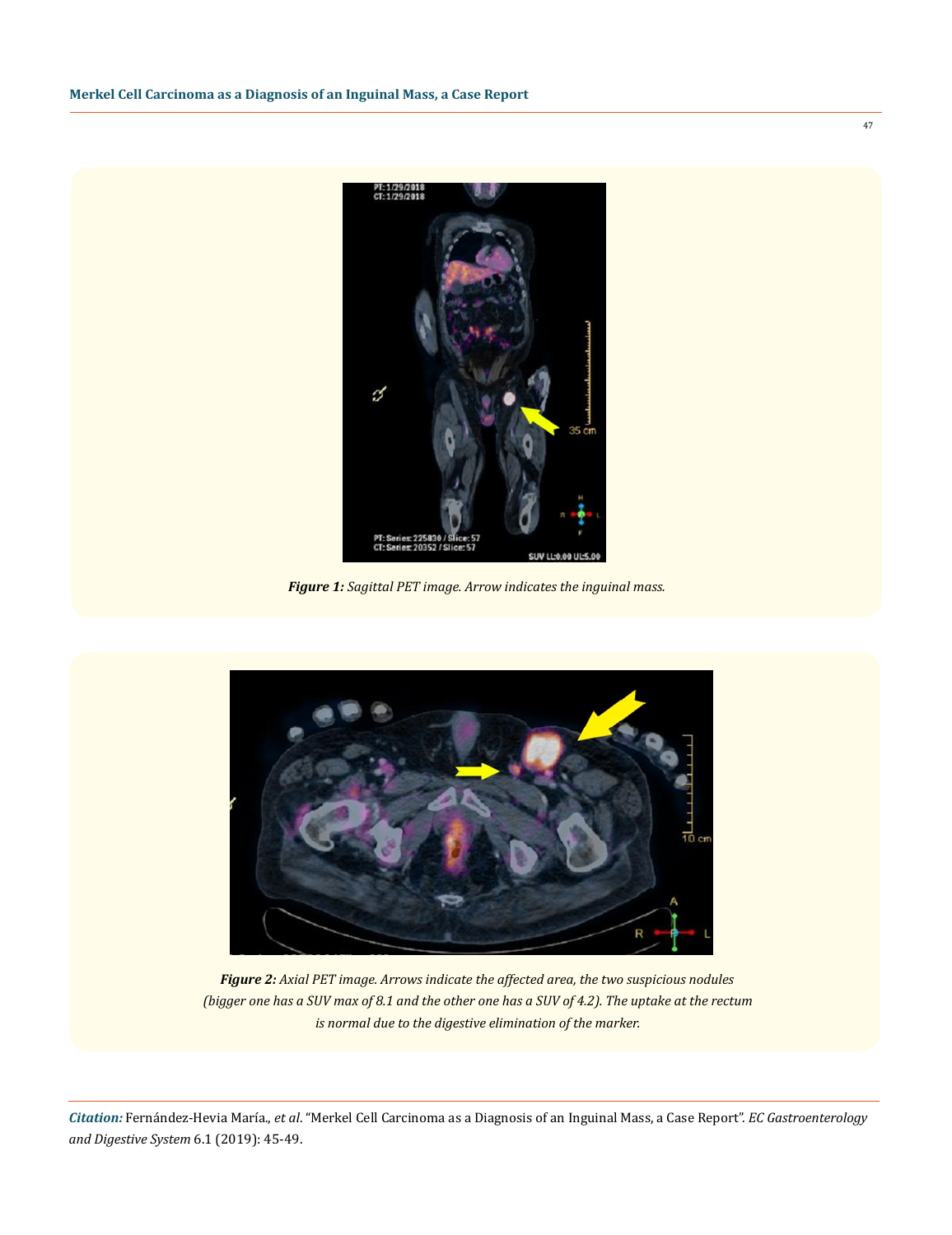#### **Discussion**

Unknown primary MCC is described in the literature in a small number of cases and the most common site of presentation is the inguinal lymph node area. It represents 5% of all MCC patients and between 32-40% of those with an affected nodal disease [6,8-11].

Tumors of unknown primary sites were associated with a decreased risk for distant metastasis and all-cause mortality, also they have significantly improved recurrence [6,8]. These patients had better overall survival compared with patients with known MCC and affected lymph nodes [6,8-12]. The explanation is not clear, although it could be associated with improved cell-mediated immunity, which clears the primary tumor and targets residual disease [12]. In the 8<sup>th</sup> Edition AJCC staging system of MCC, the unknown primary tumors were classified as stage IIIa, instead of IIIb as in the previous edition [1].

This has a special interest because of unknown primary site MCC patients not necessary need aggressive treatments, since, there are studies that not associated the chemotherapy with improved outcomes in these patients [8,14].

#### **Conclusion**

Merkel cell carcinoma is a rare and aggressive disease that can appear without primary lesion. It is important, not just a complete exploration, but a A PET or CT are necessary to complete assessment before treatment. The gold standard treatment is a multidisciplinary management where the surgery is the basis of the treatment, and in selected patients the radiotherapy has to be used as adjuvancy. Unknown primary MCC has better prognosis compared with MCC with known primary lesion. In these cases, chemotherapy has not demonstrated improved outcomes.

## **Bibliography**

- 1. Harms KL., *et al*[. "Analysis of Prognostic Factors from 9387 Merkel Cell Carcinoma Cases Forms the Basis for the New 8th Edition AJCC](https://www.ncbi.nlm.nih.gov/pubmed/27198511) Staging System". *[Annals of Surgical Oncology](https://www.ncbi.nlm.nih.gov/pubmed/27198511)* 23.11 (2016): 3564-3571.
- 2. [Tai P. "A practical update of surgical management of merkel cell carcinoma of the skin".](https://www.ncbi.nlm.nih.gov/pubmed/23431473) *ISRN Surgery* (2013): 850797.
- 3. Agelli M., *et al*[. "The etiology and epidemiology of merkel cell carcinoma".](https://www.ncbi.nlm.nih.gov/pubmed/20371072) *Current Problems in Cancer* 34.1 (2010): 14-37.
- 4. [Harms PW. "Update on Merkel Cell Carcinoma".](https://www.ncbi.nlm.nih.gov/pubmed/28802497) *Clinics in Laboratory Medicine* 37.3 (2017): 485-501.
- 5. Feng H., *et al*[. "Clonal Integration of a Polyomavirus in Human Merkel Cell Carcinoma".](https://www.ncbi.nlm.nih.gov/pubmed/18202256) *Science* 319.5866 (2008): 1096-1100.
- 6. Tarantola TI., *et al*[. "Unknown primary Merkel cell carcinoma: 23 new cases and a review".](https://www.ncbi.nlm.nih.gov/pubmed/23182060) *Journal of the American Academy of Dermatology* [68.3 \(2013\): 433-440.](https://www.ncbi.nlm.nih.gov/pubmed/23182060)
- 7. [PDQ Adult Treatment Editorial Board. "Merkel Cell Carcinoma Treatment \(PDQ](http://www.ncbi.nlm.nih.gov/pubmed/26389158)® ): Health Professional Version". PDQ Cancer Informa[tion Summaries \(2002\).](http://www.ncbi.nlm.nih.gov/pubmed/26389158)
- 8. Foote M., *et al*[. "Merkel cell carcinoma: the prognostic implications of an occult primary in stage IIIB \(nodal\) disease".](https://www.ncbi.nlm.nih.gov/pubmed/22030017) *Journal of the [American Academy of Dermatology](https://www.ncbi.nlm.nih.gov/pubmed/22030017)* 67.3 (2012): 395-399.
- 9. Chen KT., *et al*[. "A better prognosis for Merkel cell carcinoma of unknown primary origin".](https://www.ncbi.nlm.nih.gov/pubmed/23835211) *The American Journal of Surgery* 206.5 [\(2013\): 752-757.](https://www.ncbi.nlm.nih.gov/pubmed/23835211)